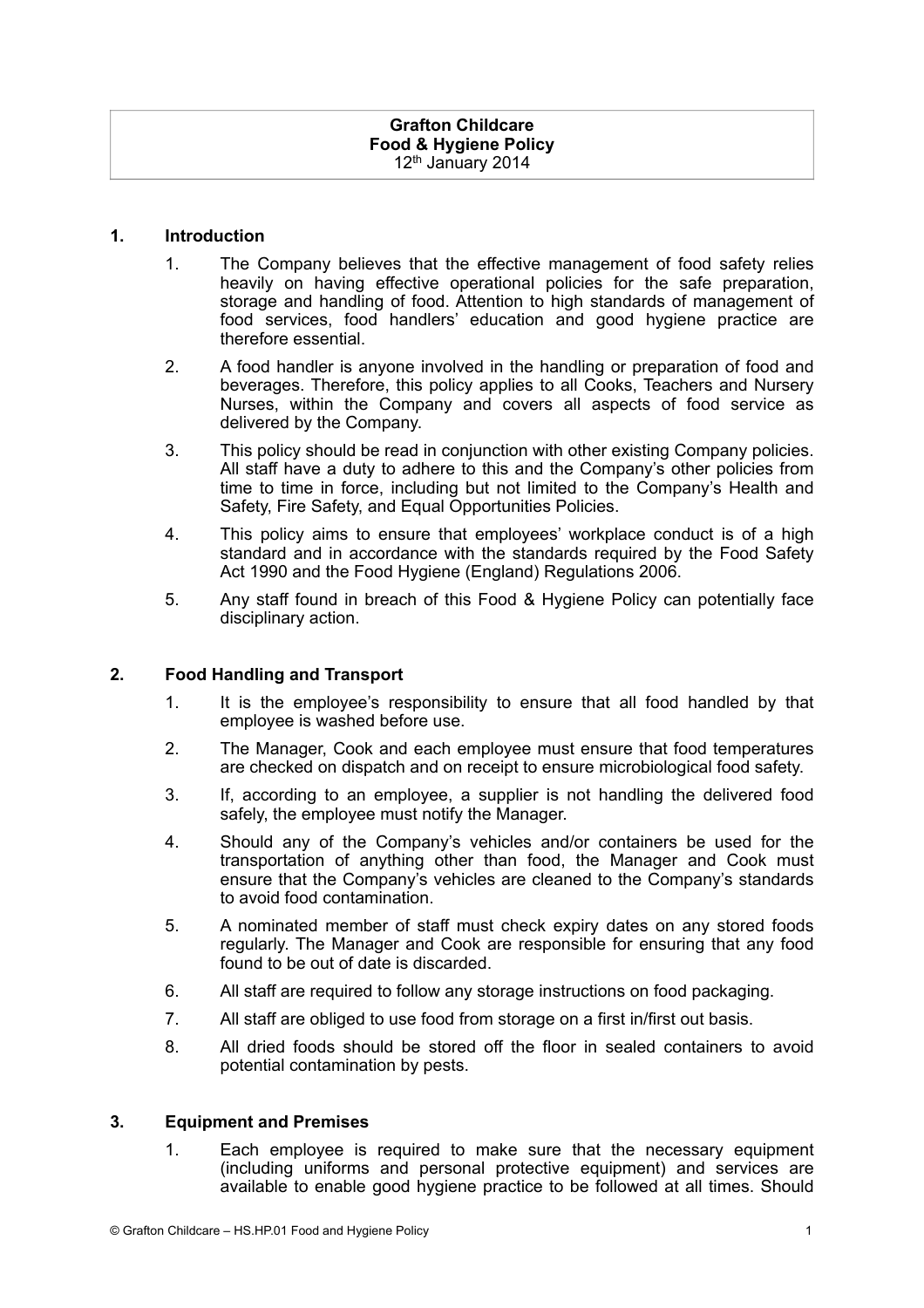any of the necessary equipment be missing or damaged it is each employee's duty to notify the Manager.

- 2. It is the Managers and each employees responsibility to keep all equipment in good order, repair and condition.
- 3. All equipment that comes into contact with food needs to be cleaned to minimize the risk of cross-contamination. Employees are required to clean the food blender according to the Company's guidelines after each use.
- 4. The Nursery Nurses, the Cook and Manager shall ensure that all premises and equipment used for the preparation, serving or storage of food shall be in an appropriate sanitary state, in good repair and condition.
- 5. The Nursery Teacher and Senior Nursery Nurse are responsible for making sure that the washbasins for hand cleaning have hot and cold running water, soap and drying material in place at all times. If any employee becomes aware that the supply of hot and cold water, cleaning products, soap and/or drying materials are not available, he/she must immediately notify the Nursery Teacher and or Senior Nursery Nurse or in their absence the Manager.
- 6. The Manager is responsible for monitoring the effectiveness of the ventilation in the premises.

## **4. Cross-contamination of Foods**

Cross-contamination of foods is to be avoided at all times as it is a common cause of food poisoning. Cross-contamination can occur when bacteria are spread from one item to another, for instance, bacteria on a piece of raw chicken could be spread via cooking utensils or hands to another foodstuff. Employees must do the following at all times to avoid cross-contamination:

- 1. At all times, food handlers are obliged to keep raw meat and poultry and ready-to-eat foods separate.
- 2. Employees must thoroughly wash their hands every time after handling raw meat and poultry.
- 3. Employees preparing food are also responsible for cleaning work surfaces and cutting equipment (including knives and chopping boards) before and after preparing raw meat and poultry. When preparing raw meat and poultry, staff are required to use separate chopping boards and knives.
- 4. It is the responsibility of each employee to make sure that raw meat and poultry and ready to eat food are stored separately in the fridge. Raw meat and poultry should always be refrigerated below ready-to-eat foods.

## **5. Temperature Control**

1. Chilled Food

Chilling food can help to prevent harmful bacteria growth so it is crucial that certain foods are kept at or below a particular cold temperature. All employees have a responsibility to ensure that they do not break the cold chain. All employees must observe the following in order to preserve the cold chain at all times:

- 1. All cold foods must be kept at 8°C or below. This is a legal requirement. The Cook, must check that the fridge temperature is cold enough at regular intervals and record the temperature.
- 2. When food is being displayed or served it may not always be possible for the food to be chilled at below 8°C, therefore it is possible to keep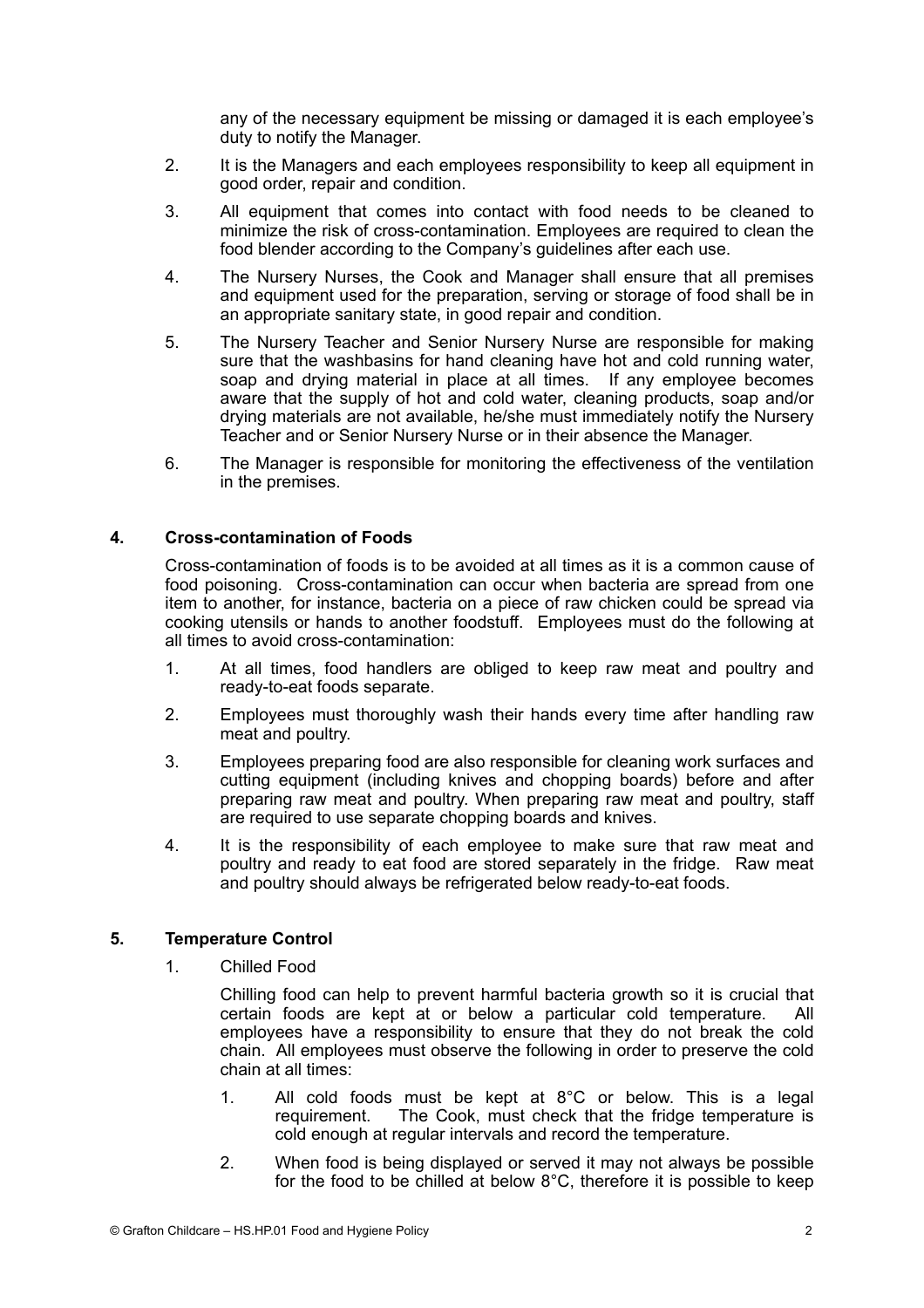the food at above 8°C but this can only happen for a maximum period of 4 hours and can only happen once. If some food is left after this period of time has elapsed then the food must either be thrown away or it must be chilled at 8°C or below and kept chilled at this temperature.

- 3. Employees are required to put any chilled food into a fridge straight away.
- 4. Employees must ensure that chilled food is kept out of the fridge for the shortest time possible.
- 2. Cooking Food

It is equally important to ensure that all cooked food is cooked properly, for the correct amount of time and at the required temperature. It is important to ensure that all cooked food is piping hot all the way through. Most foods need to be cooked thoroughly all the way through and most meat products should not be served rare or have pink meat inside, especially foods such as chicken and meats that have been rolled or minced such as sausages and burgers, because bacteria could be inside these products. In order that foods are cooked safely and hygienically all employees must comply with the following:

- 1. It is a legal requirement that all cooked food that is kept hot for any reason should be maintained at a temperature of 63°C or above.
- 2. When food is being displayed or served it may not always be possible for the food to be kept at 63°C or above, therefore it is possible to keep the food at below 63°C but this can only happen for a maximum period of 2 hours and can only happen once. If some food is left after this period of time has elapsed then the food must either be thrown away or it must be chilled at 8°C or below and kept chilled at this temperature until it is used.
- 3. The Cook must manage a food temperature control checklist by carrying out temperature checks throughout the entire food chain (from delivery to consumption).
- 4. If food has been cooked and needs to be cooled this should be done as quickly as possible and the food should then be refrigerated straight away.
- 5. It is the duty of all employees to regularly check that fridge/freezer is keeping the right temperature and to report any faults to the manager immediately.

# **6. Refrigerators**

- 1. All staff should ensure that all food storing refrigerators are used for food storage ONLY.
- 2. The Cook must check and record the temperature of the fridge/freezer each morning and lunchtime, and ensure that the temperature in the fridge/freezer is kept between 1ºC - 5ºC.
- 3. The Cook is responsible for ensuring that the following controls are maintained:
	- 1. The refrigerator is cleaned daily and as spills occur;
	- 2. The door seals are regularly checked; and
	- 3. The refrigerator is defrosted when required.
- 4. The Cook is responsible for ensuring that the following rules are applied when storing food in a refrigerator: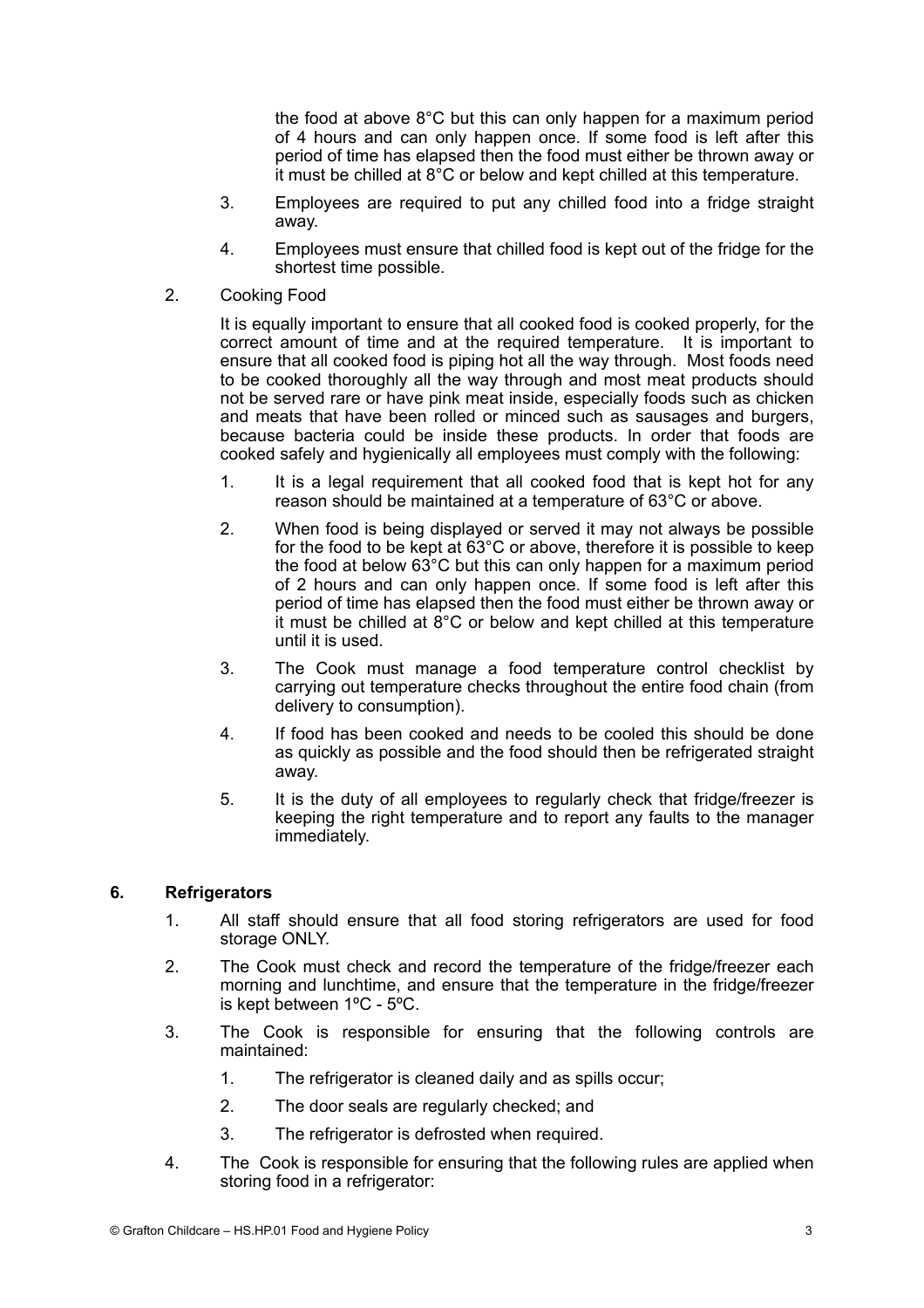- 1. High risk foods should be stored between 0ºC 4ºC;
- 2. Fresh meat, poultry and fish should be stored between 0ºC 1ºC;
- 3. Frozen foods to be stored at or below -18ºC; and
- 4. Cook-chill products to be stored at 3ºC or below.
- 5. High Risk foods are: foods which, under certain conditions provide a supportive environment in which pathogenic bacteria can easily multiply and these foods are normally eaten without treatment that would destroy such bacteria. Foods within this definition include: all cooked meats and poultry; cooked meat products including gravy and stock; milk, cream, artificial cream, custards and diary produce; cooked eggs and products made with eggs (does not include pastries or cakes); shellfish and other seafood and cooked rice.

# **7. Food Handling Staff**

- 1. All staff who handle food, drinks and snacks must take all reasonable, practical steps to avoid the risk of contamination of food or ingredients.
- 2. On arrival at work, all food handlers must:
	- Wash their hands
	- Tie up long or shoulder-length hair
	- Cover cuts/boils/sores with a clean, coloured waterproof dressing
- 3. All food handlers are required to wash their hands before and after contact with food, after a break, after smoking or eating, after going to the toilet, after emptying a rubbish bin, after blowing their nose and after cleaning. Hands must be washed properly using soap and running water and then dried thoroughly.
- 4. Food handlers with small cuts must cover them with a coloured waterproof dressing.
- 5. Staff will not, while on duty, bite nails, smoke or chew gum in a food preparation and service area.
- 6. In food preparation areas long hair must be tied securely back from the face.
- 7. Food handlers' finger nails must be kept short and clean.
- 8. If food handling staff notice any lack or disrepair of adequate sanitary and hand-washing facilities, including a supply of soap and paper towels and/or clean towels for hand drying, they must immediately notify the Manager or Cook.
- 9. The Manager must ensure that food handlers receive adequate supervision, instruction and training in food hygiene.
- 10. The Cook is responsible for ensuring maintenance of day-to-day standards of hygiene in the kitchen. It is the responsibility of the Manager to ensure that staff attend training sessions on food related subjects.
- 11. All employees handling food will receive in house food hygiene training. All food handlers must attend food hygiene training and the Manager must ensure that their attendance is recorded.
- 12. Failure to comply with the required standards of personal hygiene and practice may result in disciplinary action.
- 13. Any staff that have symptoms of diarrhoea and/or vomiting are strictly forbidden from handling food and entering any food preparation area. This restriction applies until at least 48 hours have elapsed without any symptoms.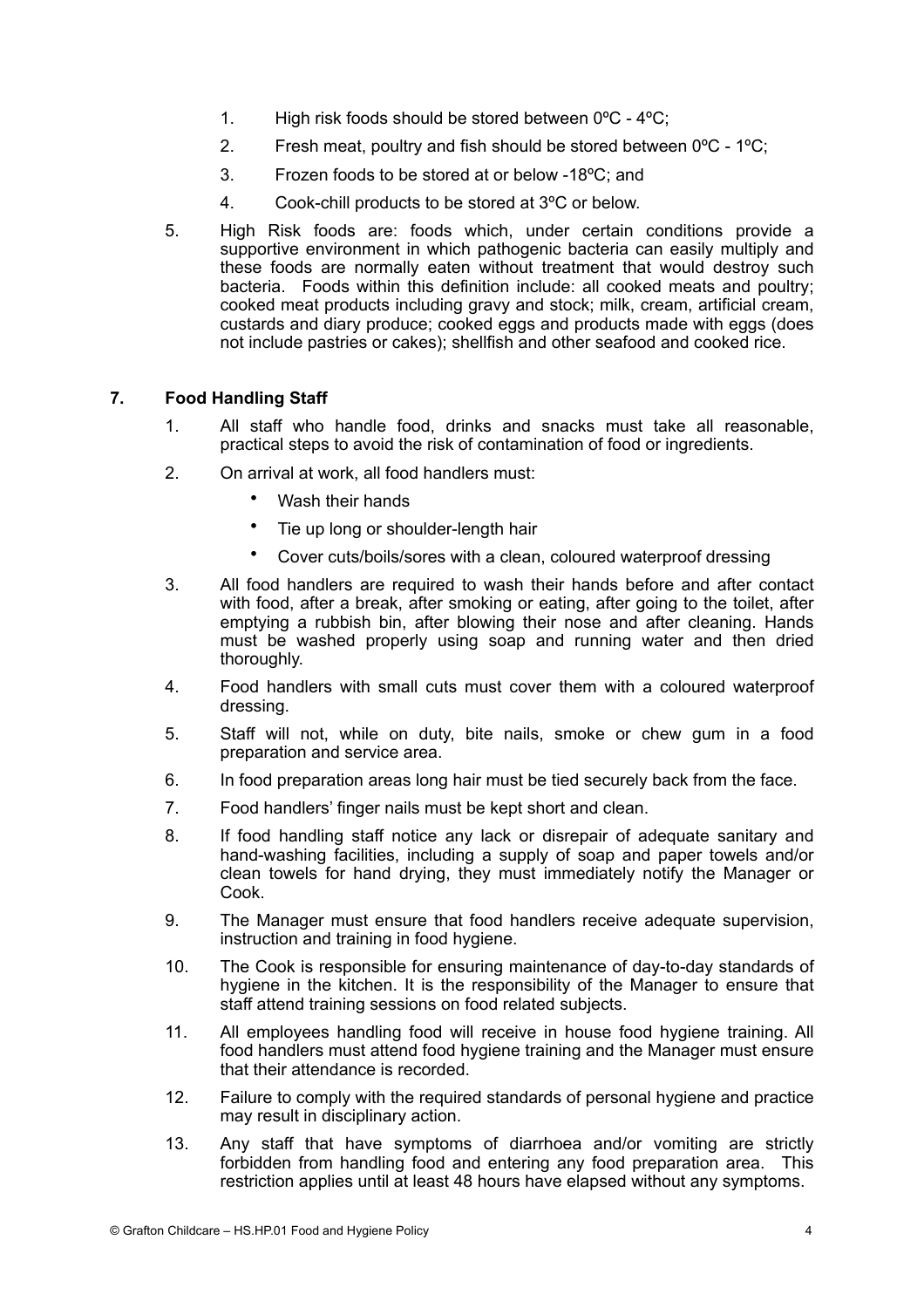## **8. Occupational Health**

- 1. It is the responsibility of each employee to notify the Manager of any condition which compromises their ability to conform to the Company's hygiene requirements.
- 2. Any member of staff who becomes ill whilst handling food should stop work immediately and report to the Manager.
- 3. All food handlers must be medically fit in order to handle food and maintain a high level of personal cleanliness. Anyone suffering from or likely to be carrying a food transmissible illness, an infected wound, a skin infection, sores or diarrhoea/vomiting is not allowed to work in the food handling area.
- 4. Any food handler who is suffering from any of the symptoms or diseases mentioned above, must immediately notify the Manager and explain the possible cause of those symptoms. Food handling staff suffering from diarrhoea or vomiting are not permitted to return to work until they have been free of symptoms for at least 48 hours.
- 5. Staff who have come into contact with any infectious disease outside of work must report this to the Manager.

## **9. Accidents and Dangerous Occurrences**

- 1. All staff must notify the Manager in writing on the happening of any serious accidents or dangerous occurrences, using the Company's Accident Report Booklets.
- 2. Suspected outbreaks of food related illness must be reported immediately to the Manager.

#### **10. Knife Handling**

- 1. All staff are strictly prohibited from:
	- 1. leaving loose knives on surfaces from which they could be accidentally pushed off;
	- 2. trying to grip or catch a falling knife;
	- 3. using a knife instead of a can-opener;
	- 4. carrying other objects at the same time as handling a knife or knives;
	- 5. carrying knives in pockets; and
	- 6. engaging in horseplay involving knives.
- 2. Each member of staff has a responsibility to ensure that they act safely when handling knives.
- 3. Each member of staff must use the appropriate knife for each task and always cut on a firm surface.
- 4. Staff must always carry knives pointing downwards and wear protective clothing where necessary. All staff members must exercise extreme caution when washing up knives.
- 5. The Cook has to ensure that knives are always securely stored and kept sharp.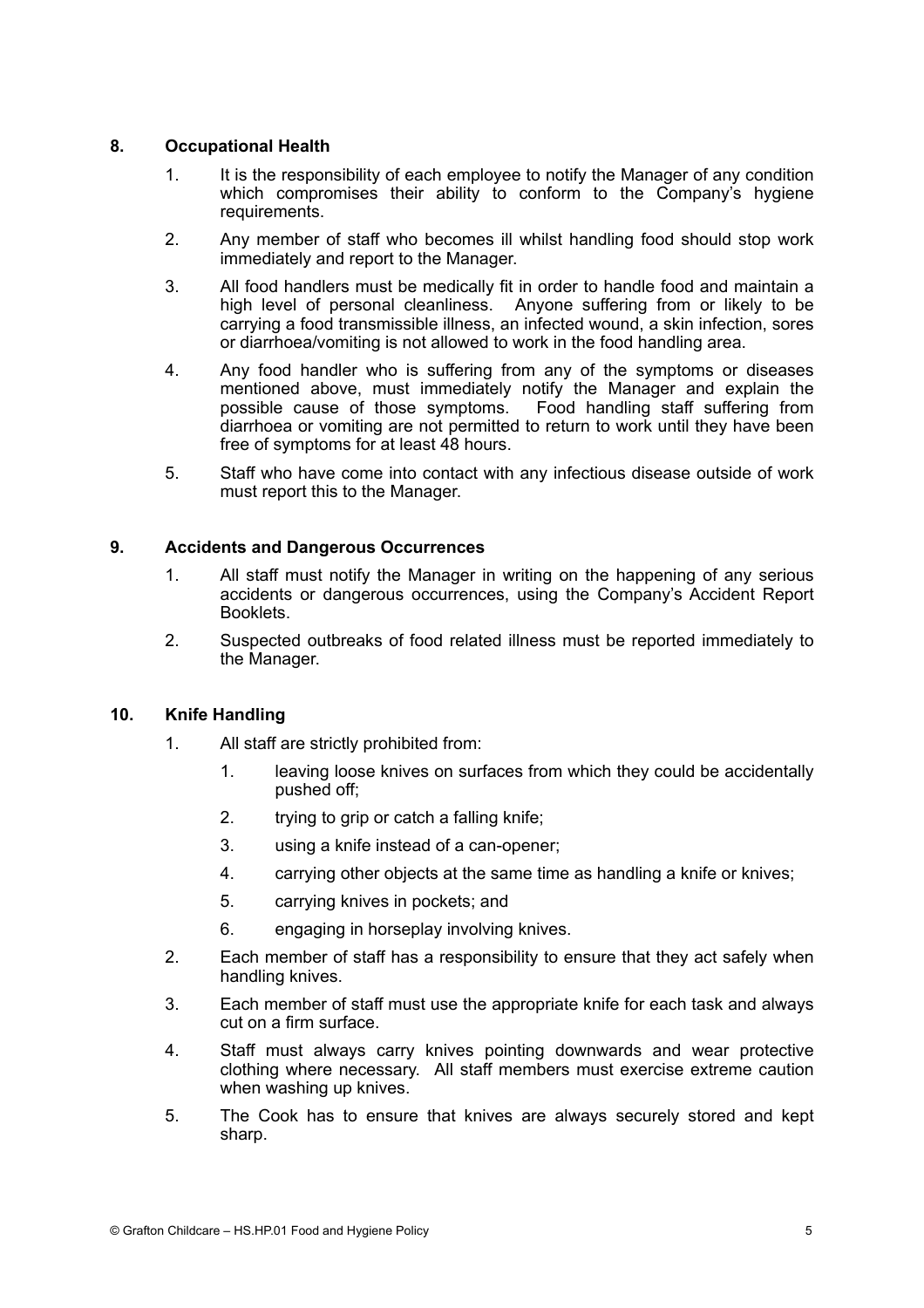## **11. Disposal of Waste**

- 1. Waste/refuge should not be allowed to accumulate in kitchens or be left overnight.
- 2. Staff must remove food waste from kitchens where food is present as soon as possible or at the end of each day to prevent its build up.
- 3. Staff must store food waste in our Green Food Waste containers, staff who wash the dishes at the end of each meal are responsible for ensuring the containers are maintained in a clean condition and emptied and washed daily. All staff are required to immediately notify the Manager if the refuse containers are broken, damaged or missing.
- 4. Staff are prohibited from using containers used for the storage of food for any type of refuse.
- 5. All staff are responsible for notifying the Manager if any animals, pests or insects are detected in any waste storing facilities. All staff have a duty to keep the doors leading to the waste storage areas closed when not in use.

## **12. Safe Handling of Broken Glass**

- 12.1 All broken glass must be cleared up at the earliest opportunity.
- 12.2 When clearing up broken glass, staff should use heavy-duty gloves to protect themselves. A dustpan and brush must be used to collect the pieces of glass before mopping up any liquid spillage.

# **13. Cleaning**

- 1. It is the responsibility of all individuals concerned with the management, production and service of food to ensure that food handling premises are maintained to the highest possible hygienic standards as determined by the Food Safety Act 1990.
- 2. Staff must keep all food preparation areas, storage areas and serving areas clean.
- 3. It is the responsibility of each staff member to ensure that all food preparation tools, surfaces and equipment that they use are cleaned regularly during the food preparation process and in particular that they are cleaned between different tasks.
- 4. The Company will provide suitable washing facilities in order to wash and clean all crockery and utensils used in food production and handling. Each employee should immediately notify their manager in the event that such facilities are not available or not working properly.
- 5. Where appropriate, the Company is responsible for providing food washing facilities with an adequate supply of hot and cold potable water. All staff must ensure that all those facilities are kept clean and disinfected.
- 6. Each employee is responsible for cleaning as he/she goes. This means that any spill has to be cleaned up immediately. All surfaces and equipment which come into contact with food must be thoroughly cleaned every day. In addition, surfaces which come into contact with cooked food (for example, chopping boards, utensils and food blenders) should be cleaned regularly.
- 7. When cleaning, each employee must ensure he/she is using the correct cleaning products and is correctly following the manufacturer's instructions.

 13.8 Equipment which has been used for raw food must never be used for cooked food unless it has been thoroughly cleaned and disinfected.

13.9 All staff are required to thoroughly wash their hands before and after contact with food, after a break, after going to the toilet and after cleaning. Hands